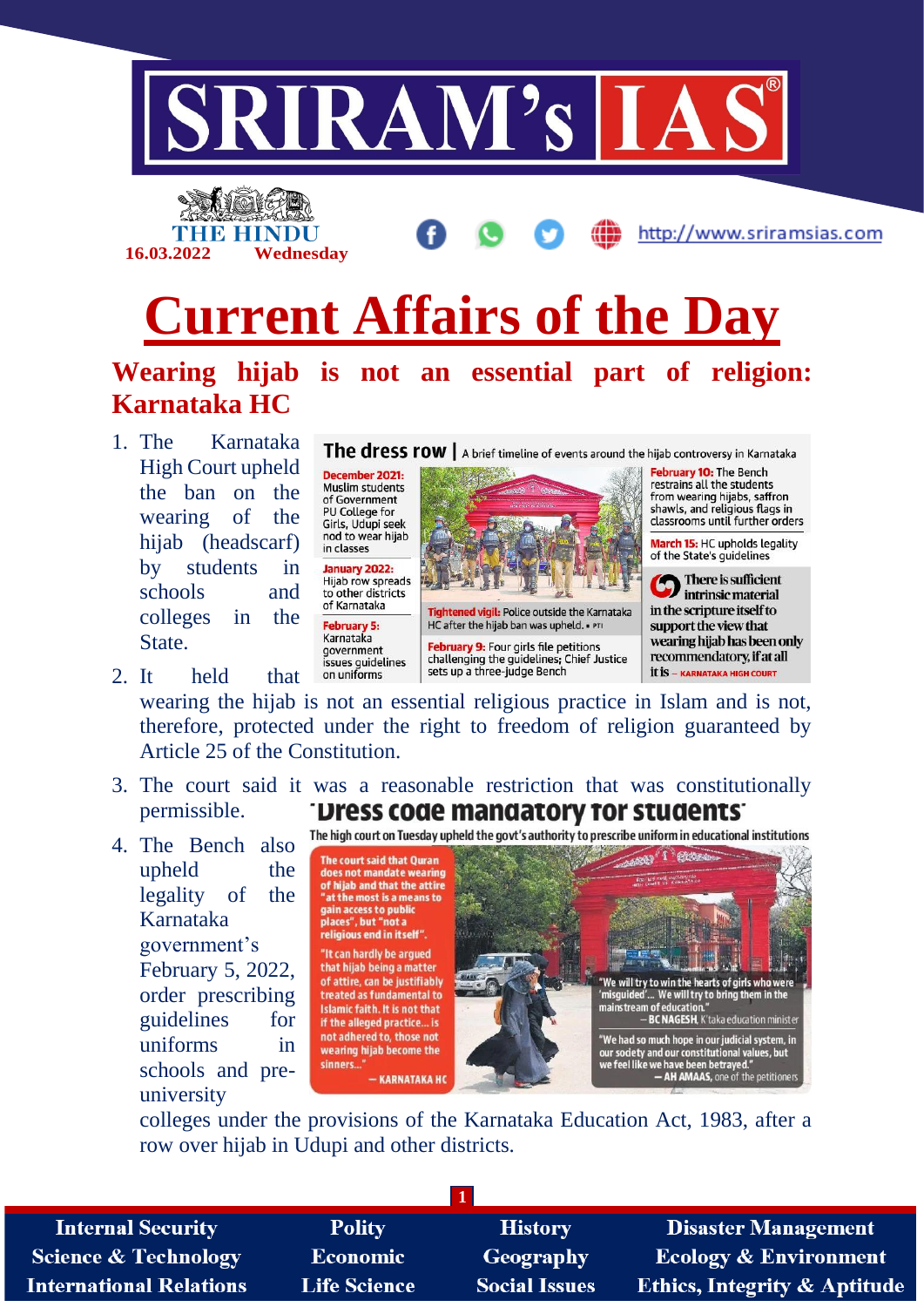

# **16.03.2022 Wednesday**

http://www.sriramsias.com

## **SC averse to 'sealed cover jurisprudence'**

The court was critical about how agencies file reports without sharing the contents with the opposite party.

#### **Context:**

1. Two separate Benches of the Supreme Court tore into the "sealed cover jurisprudence" practiced by the government in courts.



- 2. The court was critical about how the government and its agencies file reports in sealed envelopes directly in court without sharing the contents with the opposite party.
- 3. This is usually done on the ground that the contents are highly sensitive in nature, and may injure even national security or "public order". Another reason given by state agencies, mostly in money laundering cases, is that the disclosure would affect the ongoing investigation.
- 4. Being kept in the dark about the material contained in a sealed cover report, the petitioners are crippled in mounting a defense, not knowing what they are supposed to defend against.
- 5. At times, their cases, mostly involving fundamental rights such as personal liberty, are dismissed on the basis of the secret contents ensconced in the sealed covers.

#### **'Small exception'**

- 1. Justice Chandrachud said there were only a "small exception" of cases in which the court, for the benefit of the parties, does not want them to see the government files. Like in a case of child sexual abuse.
- 2. The top court's judgment in the Anuradha Bhasin case dealt with security measures in Jammu and Kashmir following the revocation of its special status under Article 370.

| <b>Internal Security</b>        | <b>Polity</b>       | <b>History</b>       | <b>Disaster Management</b>              |  |  |  |
|---------------------------------|---------------------|----------------------|-----------------------------------------|--|--|--|
| <b>Science &amp; Technology</b> | Economic            | Geography            | <b>Ecology &amp; Environment</b>        |  |  |  |
| <b>International Relations</b>  | <b>Life Science</b> | <b>Social Issues</b> | <b>Ethics, Integrity &amp; Aptitude</b> |  |  |  |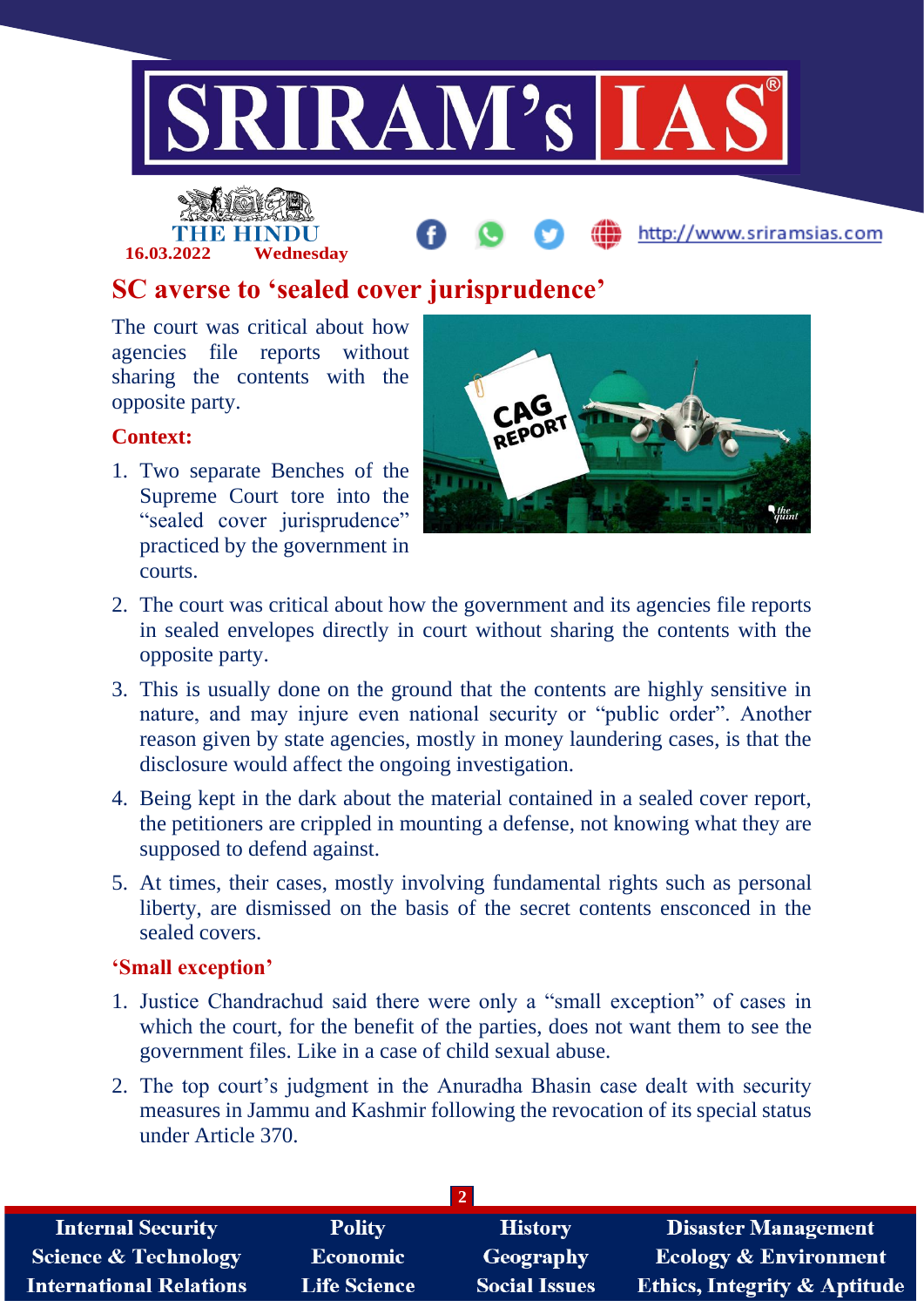

3. In that case, the court said that any portion perceived sensitive could be redacted but the substance of what is against you, be it a question of national security or not, should be disclosed to the opposite party so that they can get an opportunity to defend.

### **Farmers' debt rose 53% in 6 years, Center tells RS**

Farmers' debts increased 53% over the past six years, the Union Finance Ministry told the Rajya Sabha.

#### **Agricultural loans**

- 1. In 2020-21, outstanding agricultural loans for scheduled commercial banks amounted to more than ₹18.4 lakh crore, in comparison to ₹12 lakh crore in 2015-16, with the number of farmers' accounts holding such debts also growing from 6.9 crores to more than 10 crores.
- 2. The Government listed various initiatives taken to reduce the debt burden, including interest subvention schemes, collateral-free agricultural loans for small farmers and income support and farm insurance schemes, noting that efforts had been made to bring farmers into the fold of institutional credit rather than leaving them at the mercy of informal loans.

#### **The debt burden is highest in Maharashtra**

- 1. The growth of farmers' debt burden is highest in Maharashtra, with a whopping 116% increase in the outstanding amounts due over the six-year period.
- 2. In absolute terms as well, Maharashtra farmers owe the highest amount of ₹5.5 lakh crore by way of agricultural loans. Incidentally, the State also consistently has the largest number of farmer suicides, as recorded by the National Crime Records Bureau.

| <b>Internal Security</b>        | <b>Polity</b>       | <b>History</b>       | <b>Disaster Management</b>              |  |  |  |  |
|---------------------------------|---------------------|----------------------|-----------------------------------------|--|--|--|--|
| <b>Science &amp; Technology</b> | Economic            | Geography            | <b>Ecology &amp; Environment</b>        |  |  |  |  |
| <b>International Relations</b>  | <b>Life Science</b> | <b>Social Issues</b> | <b>Ethics, Integrity &amp; Aptitude</b> |  |  |  |  |